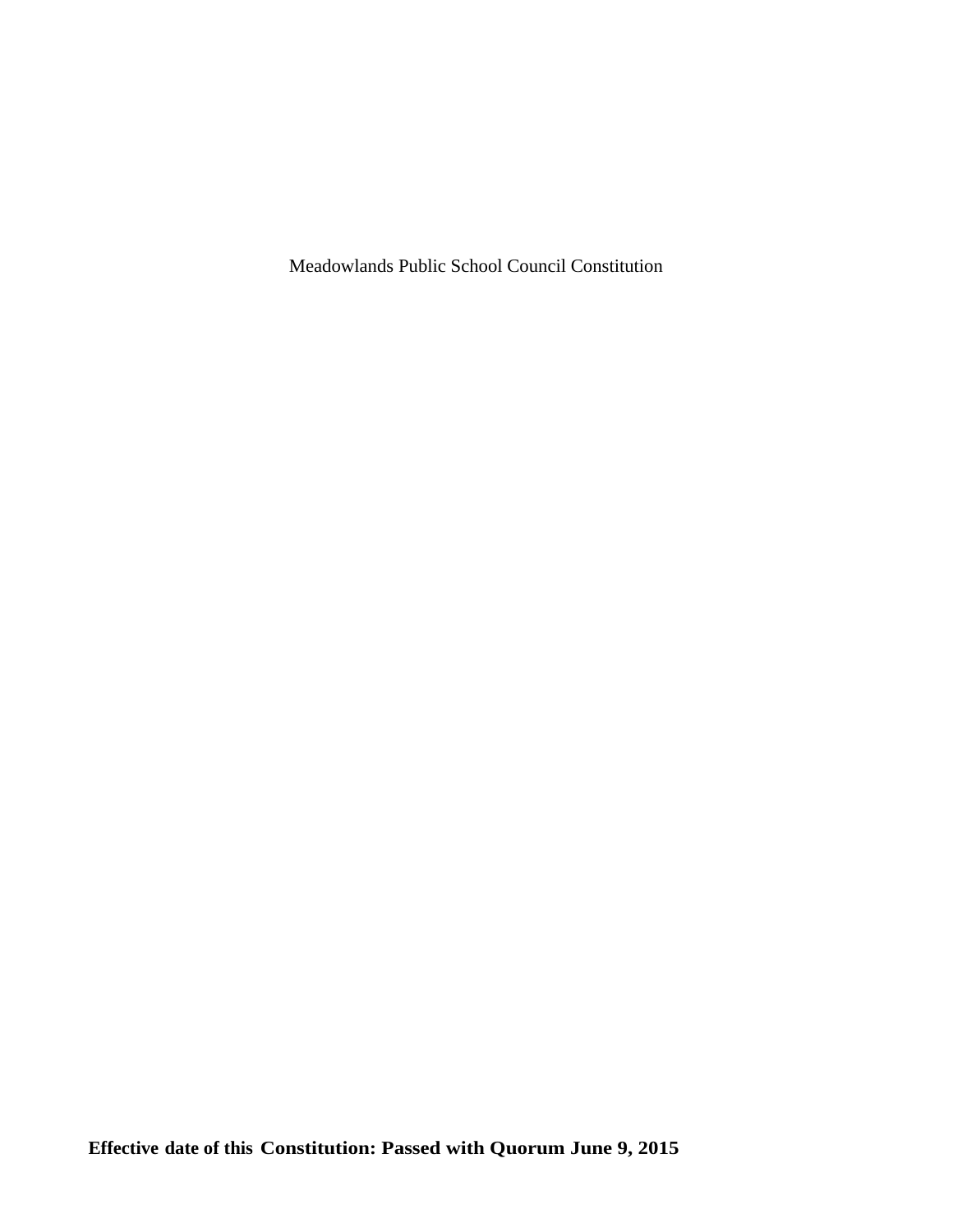# **Terms/References Used in Constitution**

Meadowlands Public School may be referred to as "MPS."

MPS School Community may include: parent community, MPS administration and staff, members from neighbourhood associations, members from the Ottawa-Carleton District School Board (OCDSB), and members from Ottawa-Carleton Assembly of School Councils (OCASC).

#### **Contact Information**

Email: meadowlandscouncil@gmail.com Website [: meadowlandscouncil.com](http://meadowlandscouncil.com/) Facebook: facebook.com/MPSCouncil

#### **Role and Objectives**

The main purpose of the MPS School Council is to help improve student achievement and to enhance communication and accountability between the school and its community of parents, legal guardians, neighbours, community associations, groups and businesses. Council also aids in identifying the needs of the MPS school community and addresses them in the best interest of our students.

As an advisory body, Council achieves its goals by maintaining a school-wide focus and providing advice to the principal and school board on significant education issues, and by planning activities that support the active participation of parents/guardians and MPS's School Community.

The Council is charged with:

- Establishing and maintaining a liaison between the school and its community;
- Working to actively engage MPS's parent community;
- Collaborating with the school and its community on issues;
- Focusing on the best interests of all students;
- Providing a forum where parents, community representatives and school staff can meet to discuss issues related to the student's school experience;
- Identifying needs of the MPS School Community and provide appropriate solutions where possible;
- Operating without financial gain to its members all profits and/or funds raised are for the sole purposes of achieving Council's objectives;
- Responding to requests from both the Parents and School Community, including the Board, for advice and participation; and
- Raising funds for the benefit of Meadowlands Public School.

### **Meetings**

The Annual General Meeting will be held 30 minutes prior to the first meeting of the school calendar year. At this time, finances and other outstanding business from the previous year's council will be closed and the elections for the current council positions will be held.

MPS School Council holds a minimum of four meetings per year. All meetings are open to members of the general public. There must be a quorum for School Council meetings to qualify as a meeting. A quorum for all meetings shall be:

- A majority of the current members of the Executive Committee must be present;
- Of all the members who are present, the majority must be parents/guardians; and
- The Principal or designate must be in attendance.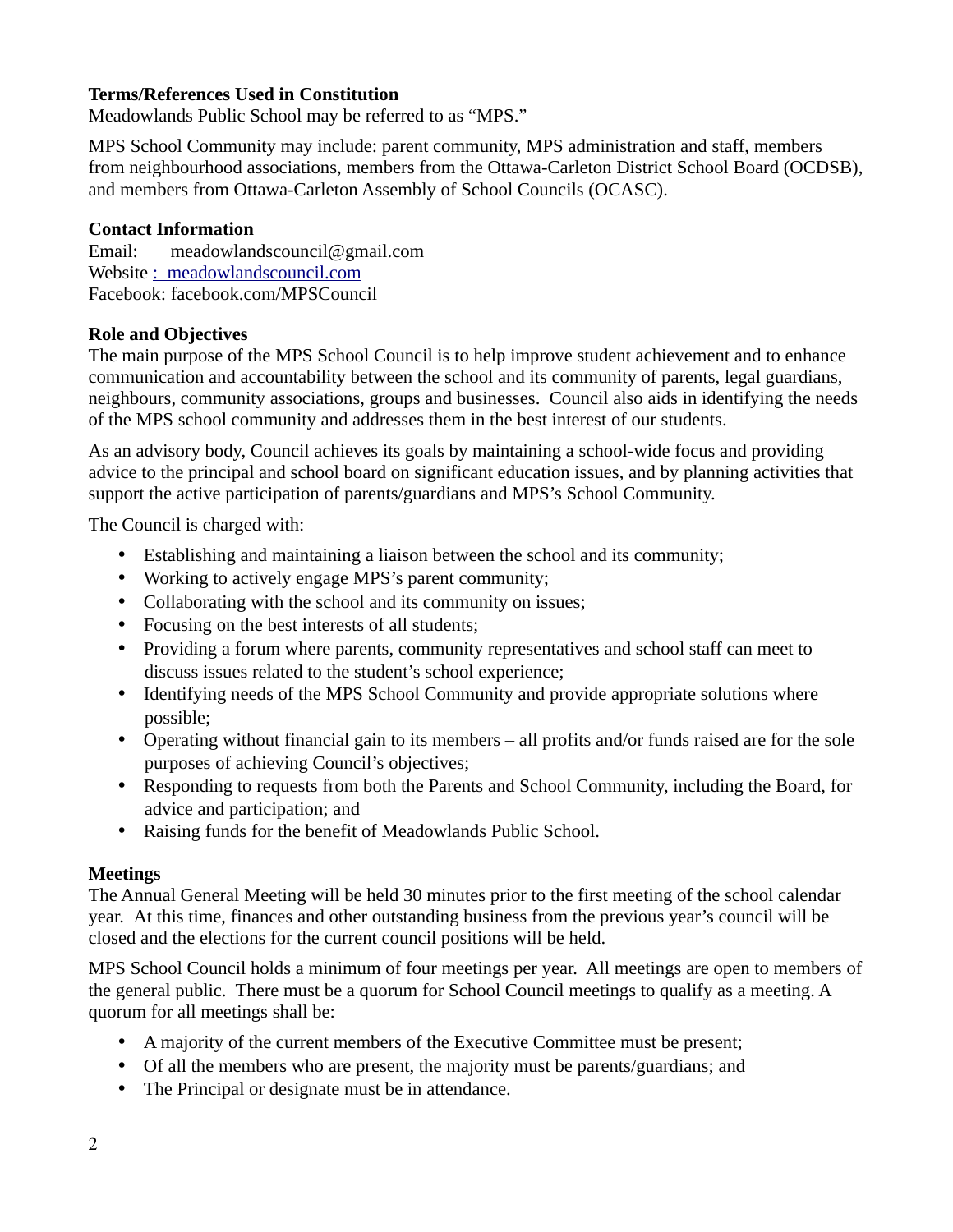Meetings are normally held on the second Tuesday of each month of the school year, except March. Notice of the meeting is communicated through Council's website and Council's communications. An agenda is provided prior to the meeting. Any person may request to add an item to the agenda by notifying the Chair/Co-Chair(s) and providing relevant information.

## **Membership**

Membership of the MPS School Council is open to all parents/legal guardians of students, as well as any community representatives appointed by Council. Other members include the Principal and a teacher representative. The majority of members must be comprised of parents/legal guardians and be no fewer than nine members.

# **Elections**

Elections for Council Executive positions are held on an annual basis. The Election is to be held within the first 30 days of the school year. Notice is to be provided to all parents regarding the date and location of the election at least 14 days prior to the election date.

Nominations can be sought before the date of the election. The new members assume office immediately upon election. A position can be filled by acclamation if there is only one parent interested in a position.

Council has the authority to appoint through a vote a person to a position that remains vacant following the Election, and at any point during the year if a vacancy arises.

If no one from the parent community is willing to run for the position of Chair/Co-chair, the remaining Council members will determine how best to carry out the Chair's responsibilities.

Each position has a term of one year. Members can seek multiple terms of office. Members elected for position of Chair/Co-Chair, Vice-Chair, Treasurer and Secretary must have been a member of council for a minimum of one term previously. The Chair/Co-Chair, Vice-Chair and Treasurer are eligible to serve for three consecutive terms in the same position, or if no one from the parent community is willing to run for the position of Chair/Co-Chair, Vice-Chair or Treasurer, a vote can be held to approve the election for a subsequent term. There are no limits on the number of consecutive terms of the other officers.

Membership is complete at the end of the term or when the member has submitted a letter of resignation to Council.

### **Executive Committee**

MPS School Council must, at a minimum, be comprised of a Chairperson, a Secretary and a Treasurer. Other possible roles on the Executive Committee can include, but are not limited to: Vice-Chair, Co-Chair, Fundraising Coordinator, Communication Coordinator, Curriculum and Student Achievement Coordinator, Nutrition Coordinator, Volunteer Coordinator, Movie Night Coordinator, Special Events Coordinator and OCASC Representative.

On an annual basis, the Executive Committee for each School Year will be posted on the School Council's website.The duties of these positions are defined in Appendix A.

### **Parent Representatives**

Parent representatives, also known as members at large, will be voted in at the Annual General Meeting. They will be expected to attend the majority of meetings and are eligible to vote at all meetings. On the third consecutive meeting missed without notice to the Chair/Co-Chair and/or Vice-Chair, a members will have their voting rights rescinded but are still invited to come to any subsequent meetings as a non-voting member.

The duties of this position are defined in Appendix B.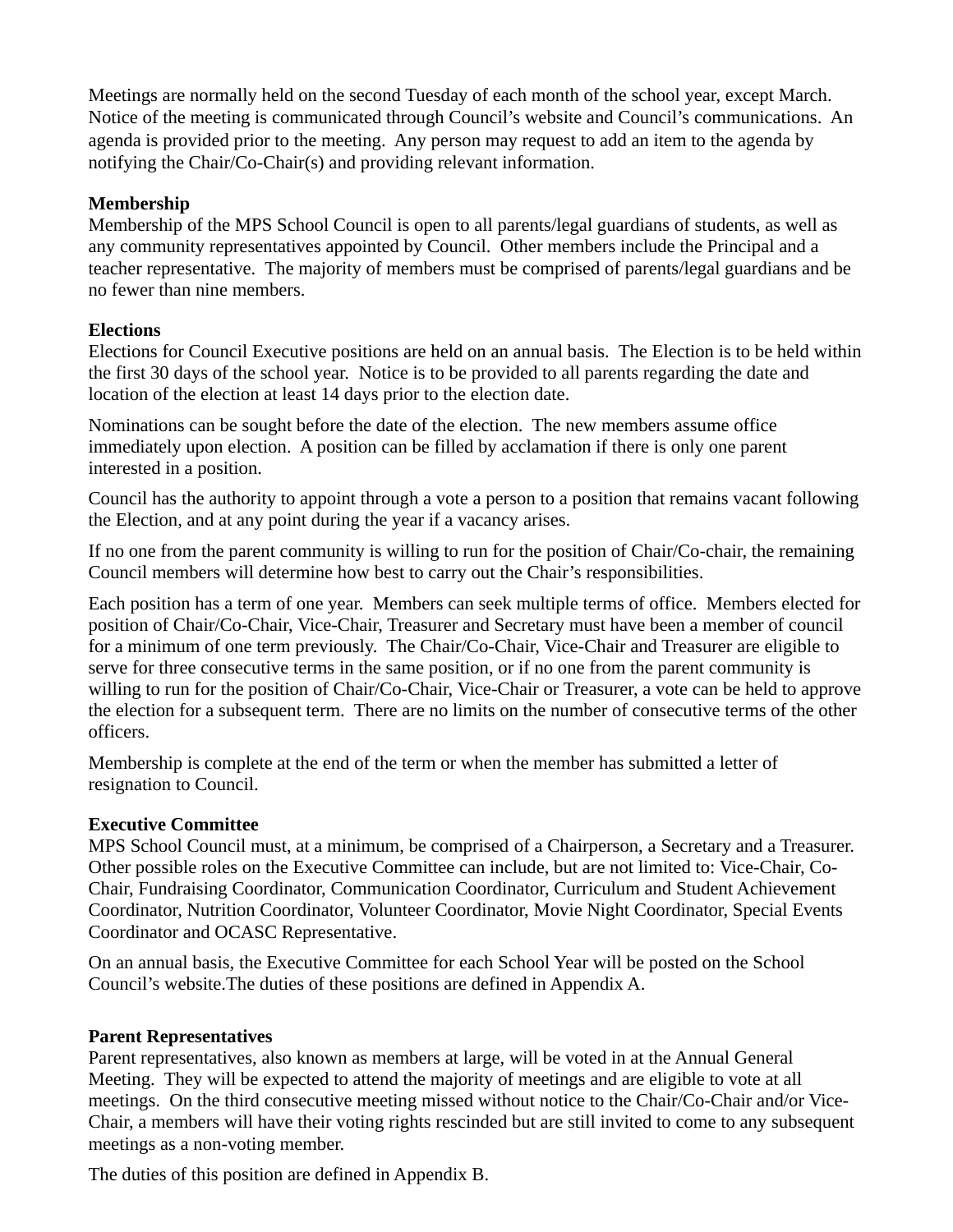### **Ad-hoc Committees**

If an issue needs to be explored further or is deemed too time-consuming to discuss at Council, an adhoc committee may be formed as the need arises. Depending on their specific mandates, these committees will operate either at specific times during each school year, or throughout the entire school year.

The Council can appoint any parent as Chair of an ad-hoc Committee. For committee meetings, at least one member must be a parent member of the School Council (either on Executive Committee or Parent Representative).

### **Decision-Making Process**

Decision-making will be done firstly through consensus. Consensus will allow all MPS School Council members to contribute to the solution.

If a vote is required, all members are entitled to vote. No vote will be permitted by the principal, viceprincipal or teaching staff. There must be a minimum of 50% of the Executive Committee of Council in attendance for the vote (i.e., quorum). A simple majority of  $50\% + 1$  will carry the vote.

Vote by proxy must be submitted to an executive council member prior to the council meeting in writing.

### **Accountability**

MPS School Council is accountable to the parent community and the public. School Council records, including minutes, newsletters and financial reports will be made available in the office. Newsletters will be sent electronically to parents/guardians, with notice given in advance for registering for the subscription. Copies of minutes, financial reports and newsletters may also be requested by contacting the Secretary and must be maintained for four years.

### **Conflict of Interest**

Individuals employed at MPS or those serving as Board Trustees cannot serve as 'parent' members of the Council.

Employees of the Board whose children attend MPS are permitted to serve as an Executive Committee member, but must inform the members of School Council of their employment.

Any individual with a conflict of interest with respect to any issue will immediately notify the Council. Council will determine further participation on the issue from the individual.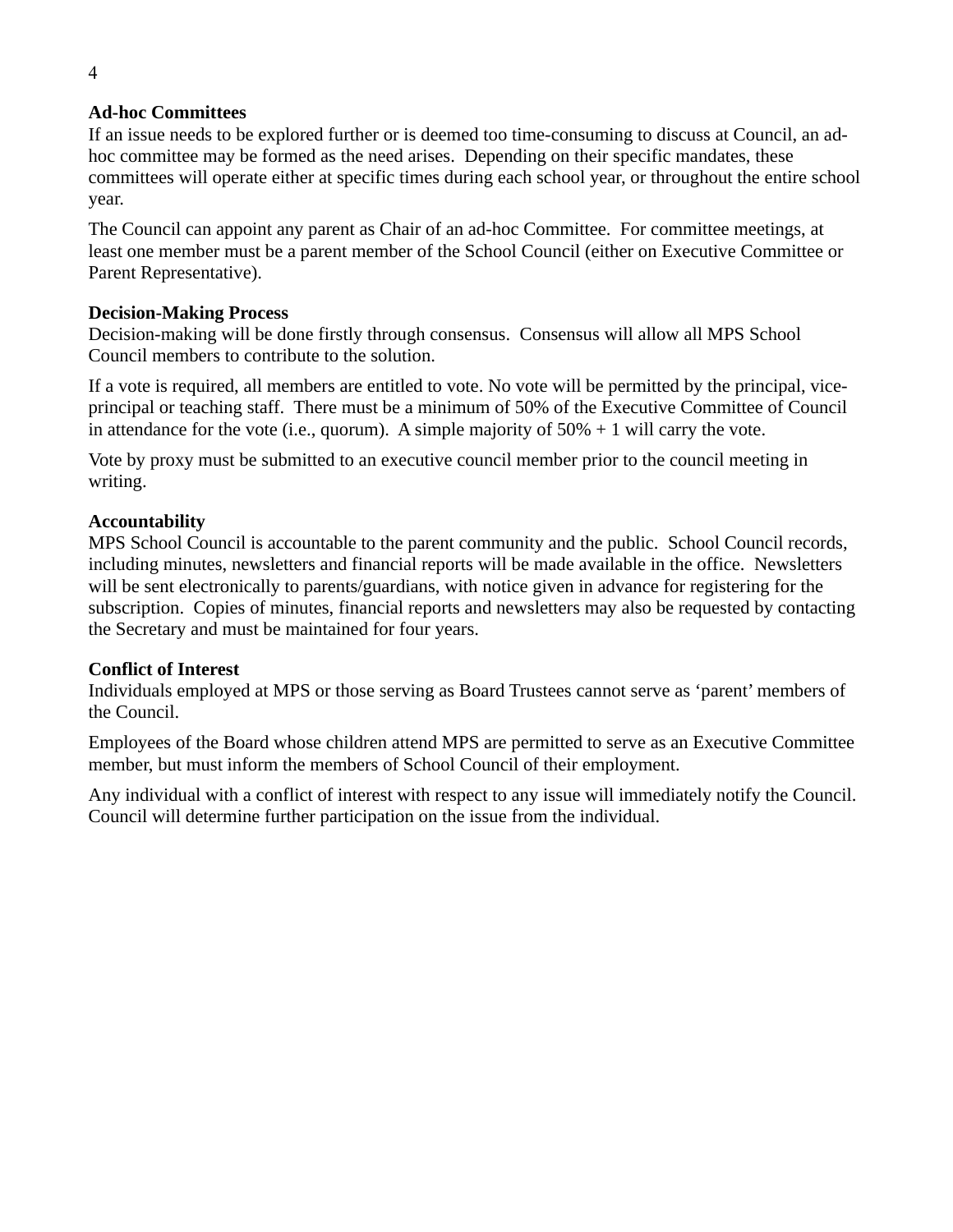# 5**Code of Conduct**

All members of the MPS School Council will adhere to the following code of conduct:

*A member shall* consider the best interests of all students.

*A member shall* be guided by the school's and the school board's mission statements.

*A member shall* act within the limits of the roles and responsibilities of a school council, as identified by the school's operating guidelines, the school board, and the Ontario Ministry of Education.

*A member shall* maintain the highest standards of integrity.

*A member shall* recognize and respect the personal integrity of each member of the school community.

*A member shall* treat all other members with respect and allow for diverse opinions to be shared without interruption.

*A member shall* encourage a positive environment in which individual contributions are encouraged and valued.

*A member shall* acknowledge democratic principles and accept the consensus of the council.

*A member shall* respect the confidential nature of some school business and respect limitations this may place on the operation of the School Council.

*A member shall* not disclose confidential information.

*A member shall* limit discussions at School Council meetings to matters of concern to the school community as a whole.

*A member shall* use established communication channels when questions or concerns arise.

*A member shall* promote high standards of ethical practice within the school community.

# **Finances**

The fiscal year for MPS School Council is from September 1 to August 31.

In addition to the beginning of the year and the end of year report, the Treasurer will provide a report on a monthly basis when there are significant changes to the financial position.

Cheques require two signatures to disburse funds, and shall be signed by any two of the Treasurer, Chair/Co-Chair, Vice-Chair and Secretary. At any given time, there must be three signing authorities registered with the Bank. If an unintentional mistake is made with respect to Council funds, those with signing authority will not be held accountable.

Financial records and accompanying minutes of explanation of fund disbursements and acquisition must be kept for eight years.

No member of MPS's School Council shall be paid for duties performed on behalf of the Council.

# **Amendment to Constitution**

The Constitution may be amended at any School Council meeting, by a simple majority as outlined in the Decision-Making Process.

When changes to the Constitution are required notice will be given to the members of Council in advance of the next meeting.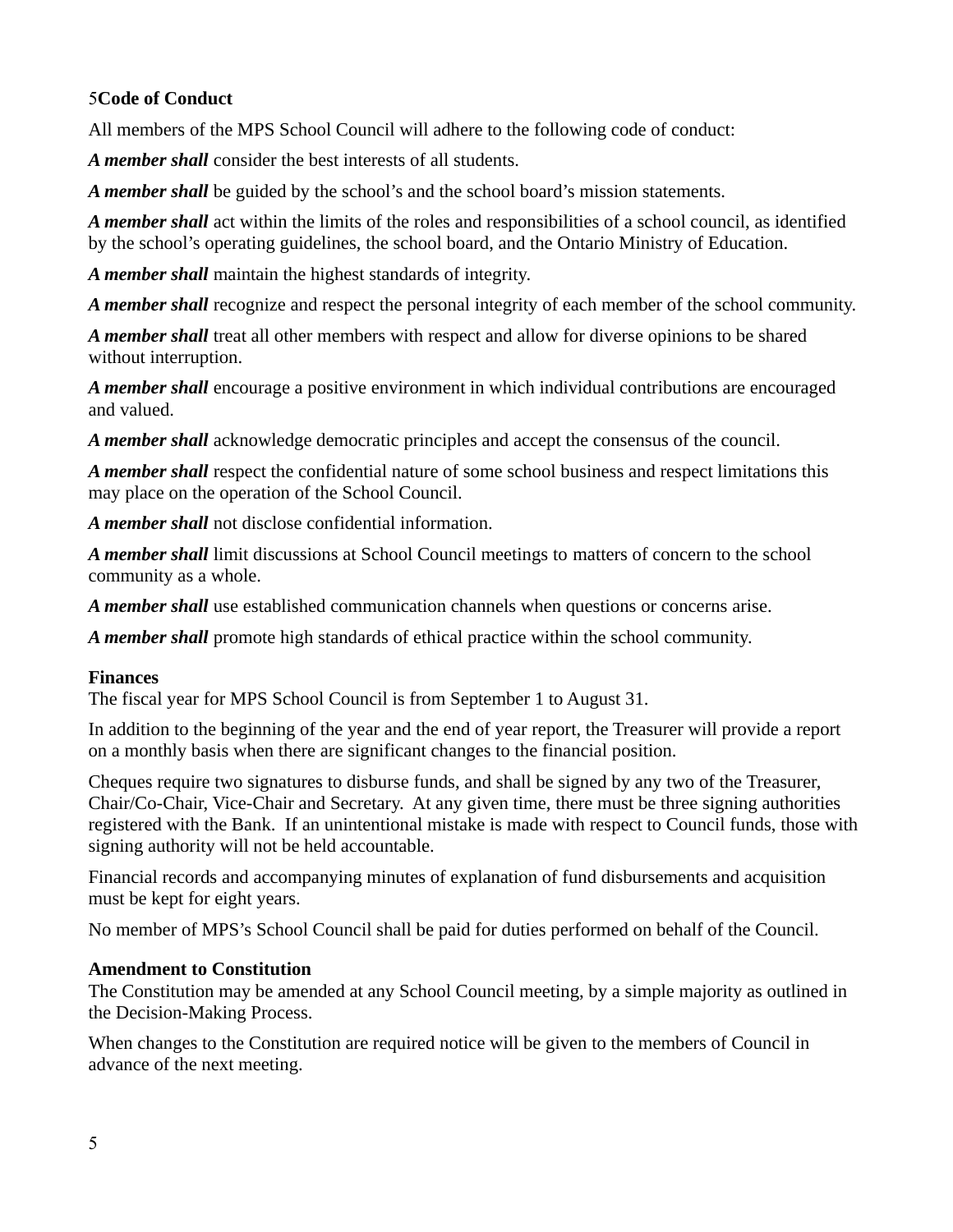# **Appendix A: Executive Committee Roles Defined**

### **Chairperson/Co-Chairpersons**

- Call and preside over Council meetings
- Prepare the agenda for Council meetings
- Liaise and consult with School Administration, the school community, parents/guardians and staff as required
- Prepare and provide reports on School Council activities
- Responsible for grant applications and reporting to the providing body (i.e., Ministry of Education, School board, City, Banks, etc.) and council or as delegated to another volunteer or council member
- Prepare and provide reports required by the OCDSB
- Owner of Constitution
- Act as a signing officer
- Work with Council Members and assist with activities as required
- Ensure that all council members have a copy of the constitution and are informed of their duties and responsibilities therein and uphold the code of conduct

# **Vice-Chairperson**

- Call and preside over Council meetings in the absence of the Chair/Co-Chair
- Assist the Chair/Co-Chair in any of his/her other roles and responsibilities as may be delegated from time to time
- Act as a signing officer
- Work with Council Members and assist with activities as required

### **Treasurer**

- Manage, document and report on all financial-related School Council activities, including, but not limited to, bank accounts, fundraising, and invoices
- Provide an annual financial report to the Council, as well as monthly updates as needed
- Act as a signing officer

### **Secretary**

- Record and distribute minutes of School Council meetings
- Maintain a file of minutes
- Maintain online and e-copies of all MPS School council created documents

### **Fundraising Coordinator(s)**

- Oversee and manage fundraising committee and activities
- Develop, maintain and report on fundraising activities

### **Communications Coordinator(s)**

• Manage and distribute all communications for School Council including, but not limited to, newsletters, social media, website and advertising

### **Curriculum and Student Achievement Coordinator**

- Plan and implement reading week activities (ie. Read-a-Thon)
- Provide a forum for discussion related to enhancing the curriculum
- Promote and recognize student achievements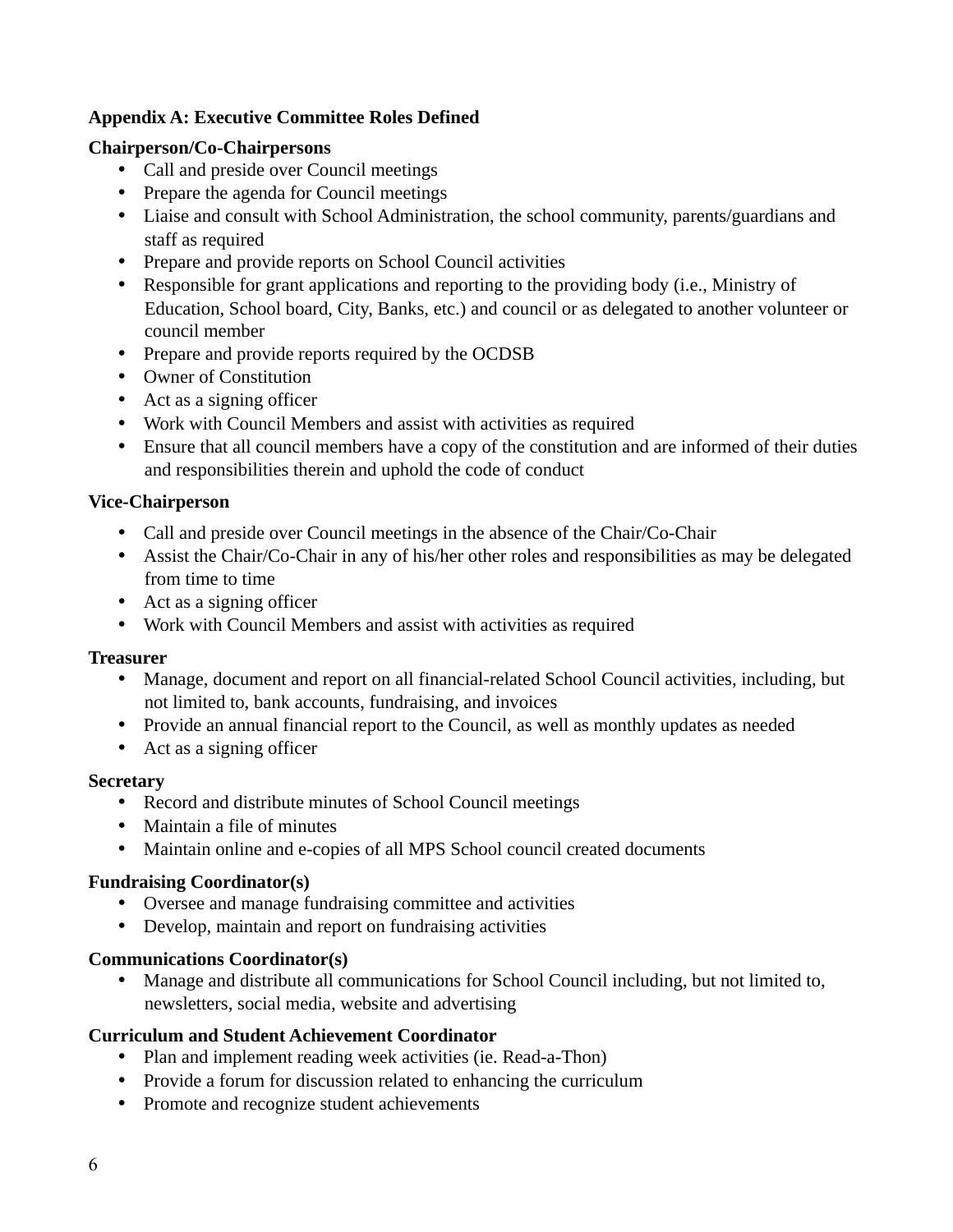### **Nutrition Coordinator**

- Oversee and manage nutrition committee and activities, including the food programs
- Develop, maintain and report on nutrition activities
- Liaise with and coordinate volunteers for food programs

#### **Volunteer Coordinator(s)**

- Seek and manage volunteers for large school events (i.e. Winter Carnival, FFN)
- Maintain volunteer database of previous volunteers and contact information
- Day of leadership and coordination of volunteers and duties

# **Movie Night Coordinator(s)**

- Leads a subcommittee as needed to coordinate, manage and execute Movie Nights as planned by School Council
- Manages AV bookings, volunteers, concessions and admissions
- Ensures copyright regulations are followed
- Coordinates and oversees advertising and volunteer recruitment

#### **Special Events Coordinator(s)**

- Lead a subcommittee as needed, to coordinate, manage and execute special events planned by School Council
- Events include, but are not limited to, the Hallowe'en dance, Winter carnival, Family Fun Night

#### **OCASC Representative**

- Attend monthly OCASC meetings
- Report information from OCASC back to School Council

#### **Teacher Representative**

- Represents the teachers at School Council meetings
- A member of the teaching staff at Meadowlands
- Teacher Representative can change monthly

#### **Principal/Vice-Principal**

- Provides information on both MPS and OCDSB activities
- Supports and promotes the School Council's activities
- Attends and actively participates at all School Council meetings and provides a Principal's Report
- Actively seeks input from the School Council on issues affecting the school
- Actively helps to distribute Council messages and announcements
- Acts as a resource on regulations, Board policies and collective agreements